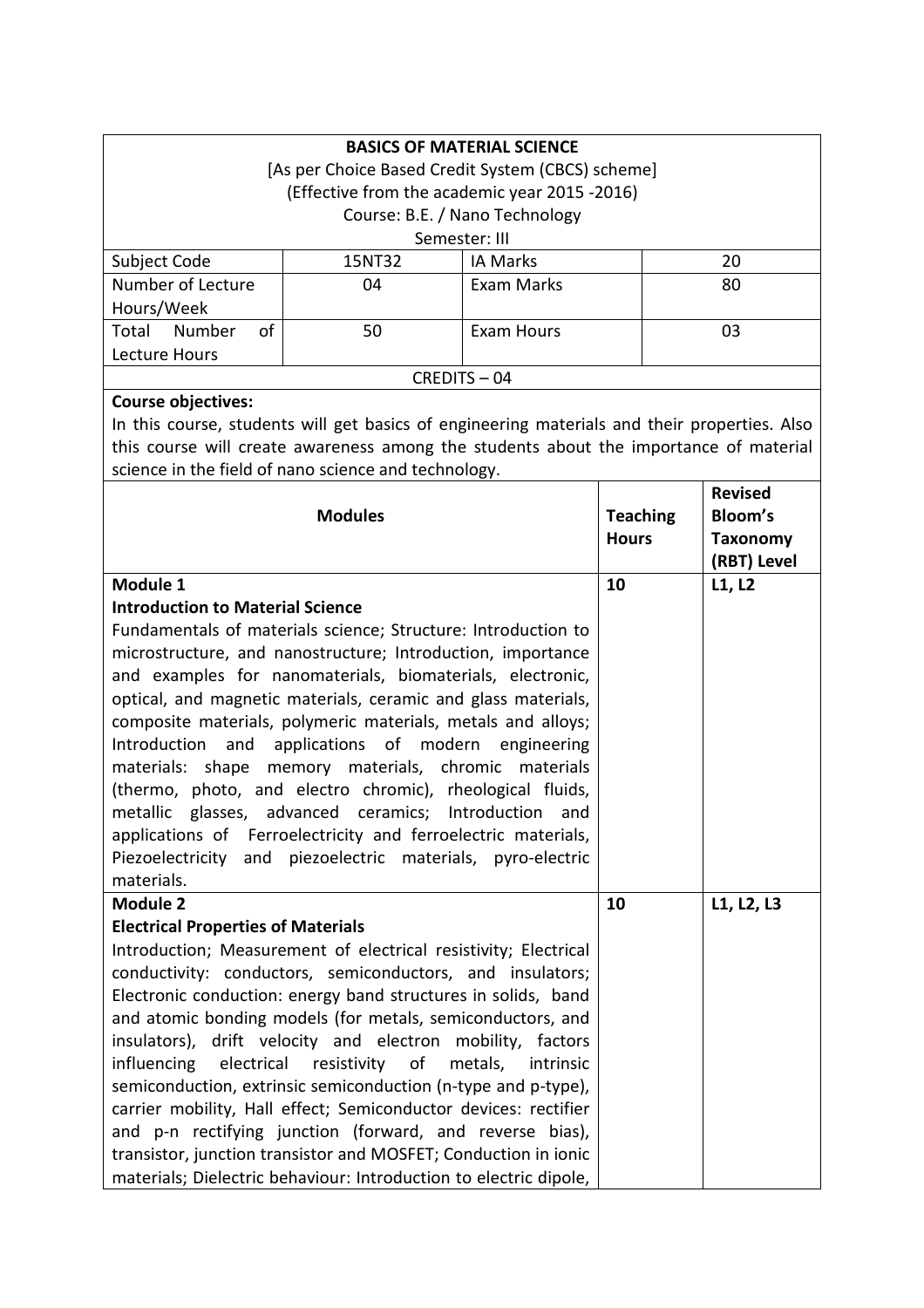| capacitance, polarization (electronic, ionic, and orientation);                                                          |    |                |
|--------------------------------------------------------------------------------------------------------------------------|----|----------------|
| Supper conductors and their applications.                                                                                |    |                |
| <b>Module 3</b>                                                                                                          | 10 | L1, L2, L3     |
| <b>Optical Properties of Materials</b>                                                                                   |    |                |
| Absorbance<br>Transmittance:<br>and<br>Introduction<br>and                                                               |    |                |
| measurement of absorbance by absorbance spectroscopy;                                                                    |    |                |
| Index of refraction and Abbe's refractometer; Birefringence                                                              |    |                |
| and birefrigent materials; Photosensitivity, Photoconductivity,                                                          |    |                |
| and Photoresistivity; Reflectance and reflectivity, Scattering                                                           |    |                |
| (Rayleigh, Mie, and geometric) and their applications;                                                                   |    |                |
| Luminescence: types and applications; Fluorescence and its                                                               |    |                |
| applications; Photonic Materials:<br>principle,<br>and<br>device                                                         |    |                |
| construction; Liquid crystals and liquid crystal display:                                                                |    |                |
| molecular orientations, sensitivity to electric field, LCD                                                               |    |                |
| operation;<br>Photoconducting<br>construction,<br>materials:                                                             |    |                |
| photoconductive device, construction, materials used, and                                                                |    |                |
| applications; Photodetectors: characteristics, charged coupled                                                           |    |                |
| device; Photonic crystals: classification and applications.                                                              |    |                |
| Module 4                                                                                                                 | 10 | L1, L2, L3     |
| <b>Thermal and Magnetic Properties</b>                                                                                   |    |                |
| Thermal Properties: Introduction; Heat capacity: specific,                                                               |    |                |
| molar, and volume heat capacity, factors affecting specific                                                              |    |                |
| heat capacity; Thermal expansion: factors affecting thermal                                                              |    |                |
| expansion, coefficient of thermal expansion, importance, and                                                             |    |                |
| applications of thermal expansion property (bimetal, and                                                                 |    |                |
| mercury-in-glass thermometer); Thermal conductivity:                                                                     |    |                |
| Fourier's law, thermal conductance, resistance, transmittance,<br>and admittance, factors affecting thermal conductance. |    |                |
| Magnetic Properties: Magnetic materials, angular momentum;                                                               |    |                |
|                                                                                                                          |    |                |
| definitions of magnetic dipole, dipole moment, flux, flux                                                                |    |                |
| density, field strength, magnetization, susceptibility,<br>permeability,<br>relative permeability,<br>Bohr<br>Magneon;   |    |                |
| Classification<br>of<br>magnetic<br>materials:<br>diamagnetic,                                                           |    |                |
| ferromagnetic, antiferromagnetic,<br>paramagnetic,<br>and                                                                |    |                |
| ferrimagnetic materials; Hard and soft magnetic materials:                                                               |    |                |
| comparison, properties and applications; Introduction and                                                                |    |                |
| applications of Garnets, Magnetoplumbites, Magnetic bubbles,                                                             |    |                |
| and Magnetic thin films; Spintronics and devices: OMR, GMR,                                                              |    |                |
| TMR, CMR, advantages, and applications.                                                                                  |    |                |
| <b>Module 5</b>                                                                                                          | 10 | L1, L2, L3, L4 |
| Defects and Imperfections & Mechanical Properties of                                                                     |    |                |
| <b>Materials</b>                                                                                                         |    |                |
| <b>Defects</b><br><b>Imperfections:</b> Point defects:<br>and<br>vacancies,                                              |    |                |
| interstitialcy, Schottky defect, Frankel defect, and impurity                                                            |    |                |
| defects; Line defects: edge dislocation, screw dislocation,                                                              |    |                |
| Burger's vector, cross slip of a screw dislocation, climb of an                                                          |    |                |
| edge dislocation; Surface imperfections: grain boundary, tilt                                                            |    |                |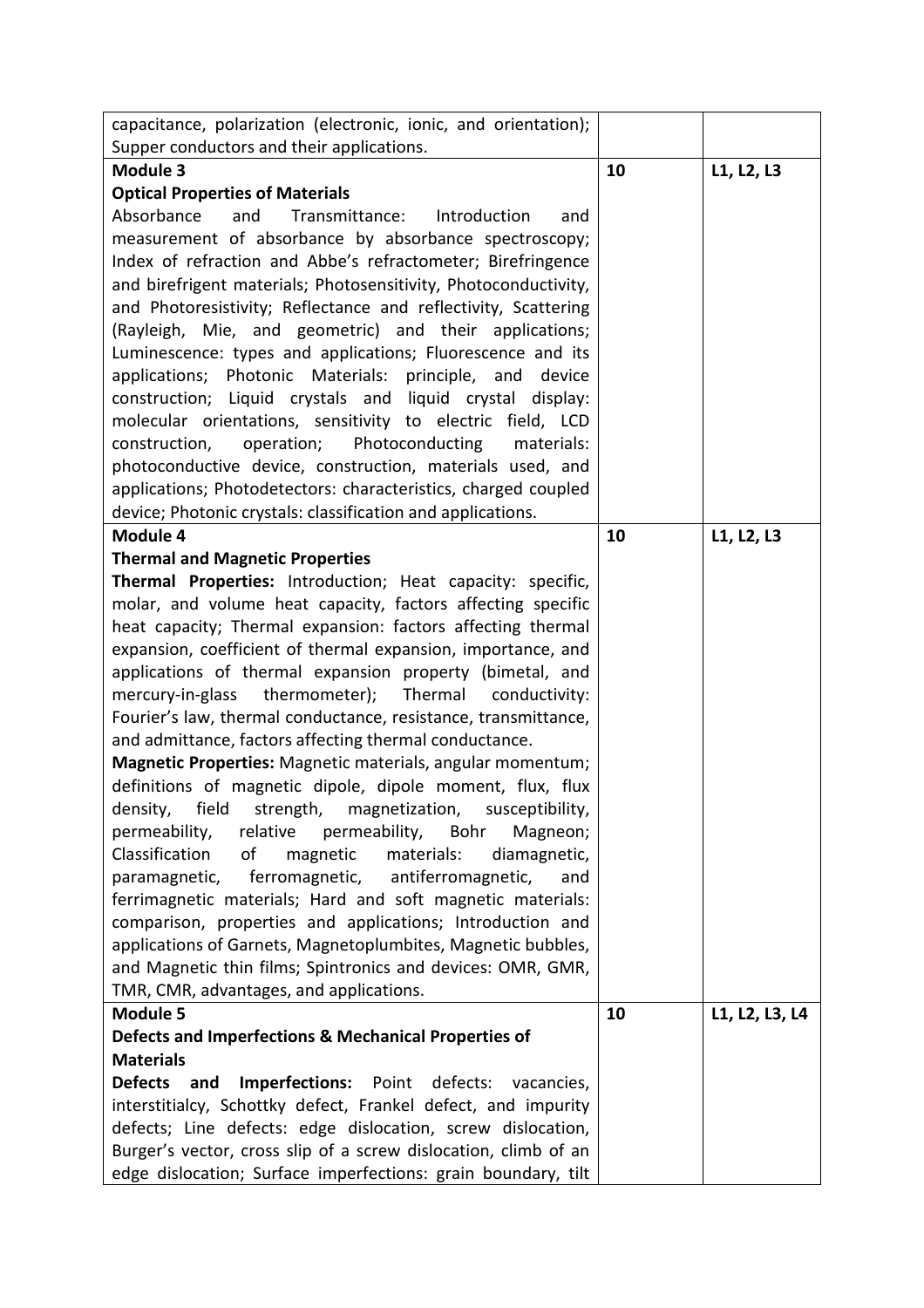| boundary, twin boundary.                                                                              |
|-------------------------------------------------------------------------------------------------------|
| <b>Mechanical Property of Materials:</b><br>Mechanism of elastic                                      |
| action; UTM: Components; Tensile strength, and compression                                            |
| Introduction,<br>strength:<br>concept,<br>testing<br>procedure;                                       |
| Engineering stress and strain, true stress and strain, linear and                                     |
| properties;<br>non-linear<br>elastic<br>Relationship<br>between                                       |
| engineering strain and true strain, engineering stress and true                                       |
| stress; Hardness: Brinell, and Rockwell hardness tests;                                               |
| Fracture: ductile and brittle fracture; Fatigue: mechanism of                                         |
| fatigue; Creep: various stages of creep; Impact strength: Izod                                        |
| and Charpy impact strength tests.                                                                     |
| <b>Course outcome:</b>                                                                                |
| On completion of this course, students will be able to:                                               |
| Demonstrate fundamentals of material science;<br>$\bullet$                                            |
| Illustrate electrical and optical properties of materials;<br>$\bullet$                               |
| Explain thermal and magnetic properties of materials;<br>$\bullet$                                    |
| Analyze mechanical properties of materials;                                                           |
| Apply materials for nano-sclae applications                                                           |
| <b>Graduate Attributes (as per NBA):</b>                                                              |
| Engineering Knowledge.<br>$\circ$                                                                     |
| Problem Analysis.<br>O                                                                                |
| Design / development of solutions (partly).<br>$\circ$                                                |
| Interpretation of data.<br>O                                                                          |
| <b>Question paper pattern:</b>                                                                        |
| The question paper will have ten questions.<br>$\bullet$                                              |
| Each full Question consisting of 16 marks<br>$\bullet$                                                |
| There will be 2 full questions (with a maximum of four sub questions) from each<br>$\bullet$          |
| module.                                                                                               |
| Each full question will have sub questions covering all the topics under a module.                    |
| The students will have to answer 5 full questions, selecting one full question from<br>$\bullet$      |
| each module.                                                                                          |
| <b>Text Books:</b>                                                                                    |
| 1. D. John Thiruvadigal, S. Ponnusamy, C. Preferencial Kala, M. Krishna Mohan, "Material              |
| Science" Vibrant Publications, 2014                                                                   |
| 2. Callister's "Materials Science and Engineering" Adapted by R, Balasubramaniam, Wiley               |
| India Pvt. Ltd, New Delhi, 2011                                                                       |
| 3. Dr. M. K. Muralidhara, "Material Science and Metallurgy", Subhas Stores, 2011                      |
| <b>Reference Books:</b>                                                                               |
| 1. Donald Askeland, PradeepFulay, Wendelin Wright, The Science & Engineering of                       |
| Materials, 6 <sup>th</sup> Ed., Cengage Learning, 2011                                                |
| 2. Raghavan V. "Materials Science & Engineering - A First Course", 5th edition, Prentice Hall         |
| of India, New Delhi, 2005                                                                             |
| 3. Thiruvadigal, J. D., Ponnusamy, S. and Vasuhi.P. S., "Materials Science", 5 <sup>th</sup> edition, |
| Vibrant Publications, Chennai, 2007                                                                   |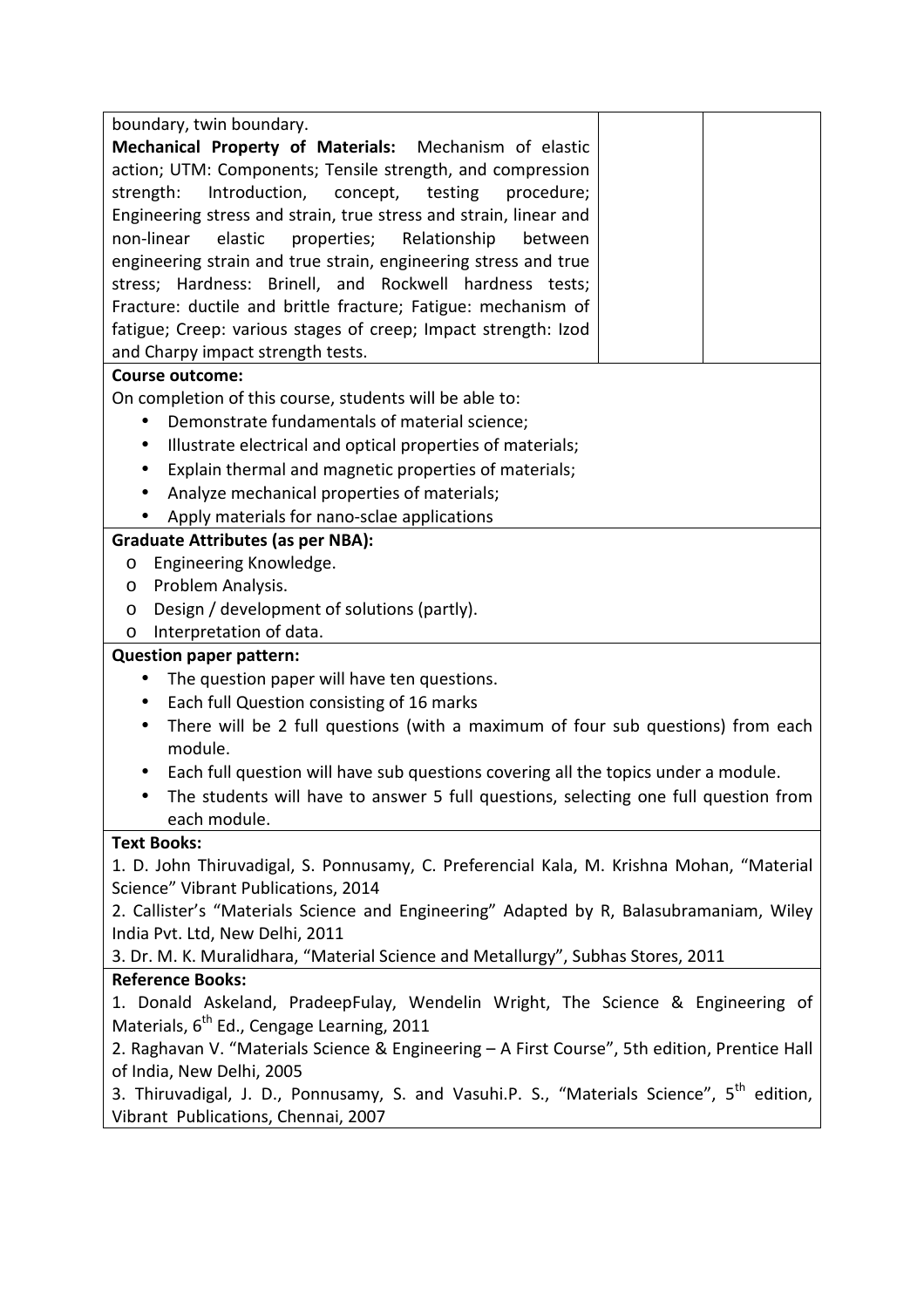|                                         | <b>FOUNDATIONS OF NANOSCALE SCIENCE AND TECHNOLOGY</b>                                        |                                |                 |                 |
|-----------------------------------------|-----------------------------------------------------------------------------------------------|--------------------------------|-----------------|-----------------|
|                                         | [As per Choice Based Credit System (CBCS) scheme]                                             |                                |                 |                 |
|                                         | (Effective from the academic year 2015 -2016)                                                 |                                |                 |                 |
|                                         |                                                                                               | Course: B.E. / Nano Technology |                 |                 |
|                                         |                                                                                               | Semester: III                  |                 |                 |
| Subject Code                            | 15NT33                                                                                        | <b>IA Marks</b>                |                 | 20              |
| Number of Lecture                       | 04                                                                                            | Exam Marks                     |                 | 80              |
| Hours/Week                              |                                                                                               |                                |                 |                 |
| of<br>Total<br>Number                   | 50                                                                                            | <b>Exam Hours</b>              |                 | 03              |
| Lecture Hours                           |                                                                                               |                                |                 |                 |
|                                         |                                                                                               | CREDITS-04                     |                 |                 |
| <b>Course objectives:</b>               |                                                                                               |                                |                 |                 |
|                                         | In this course students will learn about the basics of nanoscale science, types of structures |                                |                 |                 |
|                                         | and nanomaterial, their engineering applications and hazards.                                 |                                |                 |                 |
|                                         |                                                                                               |                                |                 | <b>Revised</b>  |
|                                         | <b>Modules</b>                                                                                |                                | <b>Teaching</b> | <b>Bloom's</b>  |
|                                         |                                                                                               |                                | <b>Hours</b>    | <b>Taxonomy</b> |
|                                         |                                                                                               |                                |                 | (RBT) Level     |
| Module 1                                |                                                                                               |                                | 10              | L1, L2          |
|                                         | <b>Introduction to Nanoscience and Nanotechnology</b>                                         |                                |                 |                 |
| background<br>History,                  | and<br>interdisciplinary nature                                                               | of                             |                 |                 |
|                                         | nanoscience and nanotechnology, challenges of Rechard                                         |                                |                 |                 |
|                                         | Feynman, scientific revolutions, nanosized effects surface to                                 |                                |                 |                 |
|                                         | volume ratio, examples of surface to volume ratio, atomic                                     |                                |                 |                 |
|                                         | structure, Bohr atomic model, molecules and                                                   | phases,                        |                 |                 |
|                                         | introduction to classical physics and quantum mechanics,                                      |                                |                 |                 |
|                                         | importance of nanoscale materials and their devices.                                          |                                |                 |                 |
| <b>Module 2</b>                         |                                                                                               |                                | 10              | L1, L2          |
| <b>Classification of Nanostructures</b> |                                                                                               |                                |                 |                 |
|                                         | Zero dimensional, one-dimensional and two dimensional                                         |                                |                 |                 |
|                                         | nanostructure materials - classification of solids: conductor,                                |                                |                 |                 |
|                                         | semiconductors, insulator, types of semiconductor, doping,                                    |                                |                 |                 |
|                                         | diodes, current flow in semiconductors, ceramics and                                          |                                |                 |                 |
|                                         | nanocomposites, quantum size effect(QSE) in 1D, 2D, 3D                                        |                                |                 |                 |
| nanomaterials,                          | quantum<br>dots,<br>nanowires,                                                                | nanotubes,                     |                 |                 |
|                                         | nanosheets, top down and bottom up approach.                                                  |                                |                 |                 |
| Module 3                                |                                                                                               |                                | 10              | L1, L2, L3      |
| <b>Biomimetics and Biomaterials</b>     |                                                                                               |                                |                 |                 |
|                                         | Biomimetics: Biomimetics: lessons from nature - Introduction,                                 |                                |                 |                 |
|                                         | Industrial significance, Lessons from nature and applications,                                |                                |                 |                 |
|                                         | overview of various objects from nature and their selected                                    |                                |                 |                 |
|                                         | functions, Lotus effect, Velcro effect, biologically inspired                                 |                                |                 |                 |
|                                         | mechanisms, Biologically inspired structures and tools,                                       |                                |                 |                 |
| biological materials.                   |                                                                                               |                                |                 |                 |
| Biomaterials: Introduction,             | Classification                                                                                | of<br>Biomaterials,            |                 |                 |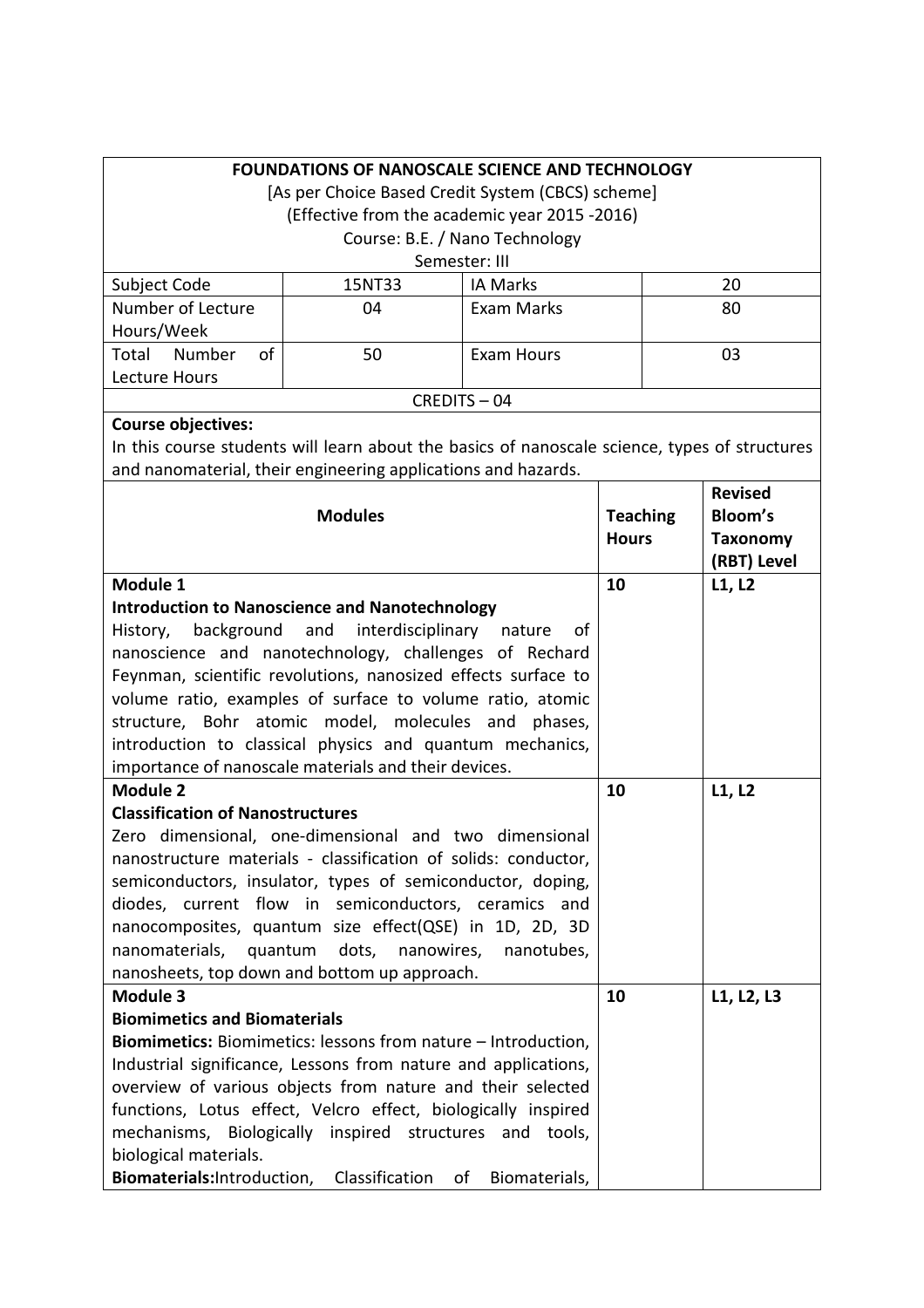| Biomaterials as implant inhuman body, characterization of<br>biomaterials.                                                                     |    |                |
|------------------------------------------------------------------------------------------------------------------------------------------------|----|----------------|
| Module 4                                                                                                                                       | 10 | L1, L2, L3, L4 |
| Introduction to nanomaterials and devices:                                                                                                     |    |                |
| Types of nanomaterials: Metal nanoparticles eg Au, Ag, Cu, Pt                                                                                  |    |                |
| and their application as FETs. Metal oxide nanoparticles $TiO2$ ,                                                                              |    |                |
| $ZnO$ , SnO <sub>2</sub> and their application in solar cells, MEMS based gas                                                                  |    |                |
| sensors, Semiconducting Cadmium and Selenide quantum dots                                                                                      |    |                |
| imaging, Carbon<br>based<br>nanomaterials<br>and<br>their<br>bio                                                                               |    |                |
| applications in FETs, MOSFETS, sensors and actuators, Silicon                                                                                  |    |                |
| based nanostructures and their application in single electron                                                                                  |    |                |
| electronics used as tips for AFM and Field emission                                                                                            |    |                |
| microscopy, magnetic and ceramics nanomaterials and their                                                                                      |    |                |
| application.                                                                                                                                   |    |                |
| <b>Module 5</b>                                                                                                                                | 10 | L1, L2, L3, L4 |
| Introduction to nanotoxicology:                                                                                                                |    |                |
| Nanomaterialspollution - Nanomaterials in Environment -                                                                                        |    |                |
| Toxicology of Airborne - Effect of Nanomaterials in the                                                                                        |    |                |
| environment.Safety and pollution Control<br>techniques-                                                                                        |    |                |
| handling, storage, packaging, transportation and disposal.<br><b>Course outcome:</b>                                                           |    |                |
| On completion of this course, students will be able to:                                                                                        |    |                |
| Describe fundamentals of nano science and nano technology;<br>$\bullet$                                                                        |    |                |
| Classify nano-structures;<br>$\bullet$                                                                                                         |    |                |
| Differentiate nanomaterials;<br>$\bullet$                                                                                                      |    |                |
| Analyze biomaterials;<br>$\bullet$                                                                                                             |    |                |
| Explain nano toxicology.                                                                                                                       |    |                |
| <b>Graduate Attributes (as per NBA):</b>                                                                                                       |    |                |
| Engineering Knowledge.<br>$\circ$                                                                                                              |    |                |
| Problem Analysis.<br>$\circ$                                                                                                                   |    |                |
| Design / development of solutions (partly).<br>O                                                                                               |    |                |
| Interpretation of data.<br>O                                                                                                                   |    |                |
| <b>Question paper pattern:</b>                                                                                                                 |    |                |
| The question paper will have ten questions.                                                                                                    |    |                |
| Each full Question consisting of 16 marks<br>$\bullet$                                                                                         |    |                |
| There will be 2 full questions (with a maximum of four sub questions) from each                                                                |    |                |
| module.                                                                                                                                        |    |                |
| Each full question will have sub questions covering all the topics under a module.<br>٠                                                        |    |                |
| The students will have to answer 5 full questions, selecting one full question from                                                            |    |                |
| each module.                                                                                                                                   |    |                |
| <b>Text Books:</b>                                                                                                                             |    |                |
| 1. Edward L. Wolf, "Nanophysics and Nanotechnology - An Introduction to Modern Concepts                                                        |    |                |
| in Nanoscience" Second Edition, John Wiley & Sons, 2006.<br>2. Nanotechnology - Basic Science & Emerging Technologies: 2002 by Michael Wilson, |    |                |
| KamaliKannangara, Geoff Smith, Michelle Simmons, and BurkhardRaguse.                                                                           |    |                |
|                                                                                                                                                |    |                |

3. Nanoparticles technology: Masuo Hosokawa, Kiyoshi Nogi, Makio Naito,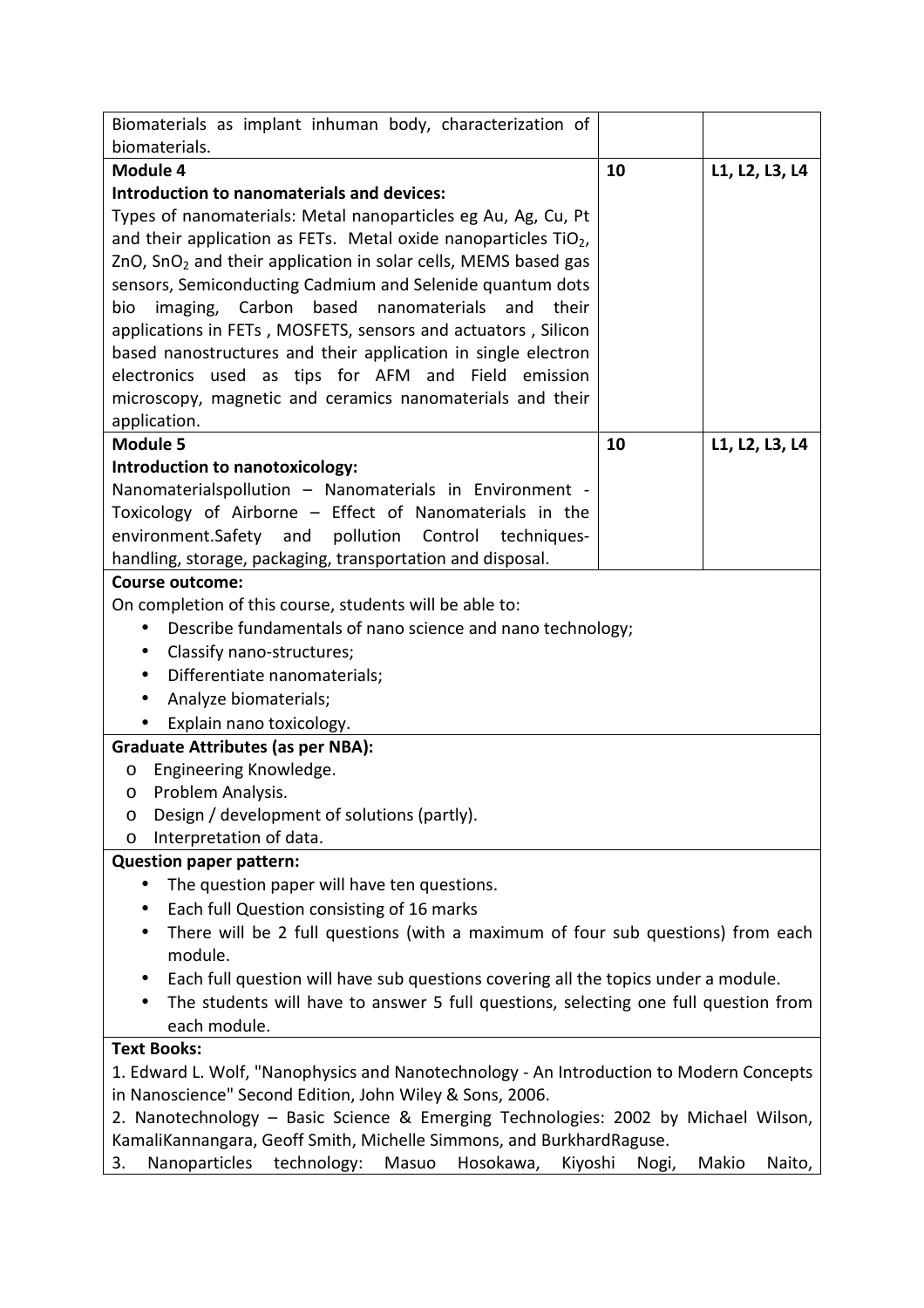ToyokazuYokoyama, First edition 2007, ISBN: 978-0-444-53122-3.

# **Reference Books:**

1. Vladimir P. Torchilin (2006) Nanoparticulates as Drug Carriers, Imperial College Press.

2. M. Reza Mozafari (2007) Nanomaterials and Nanosystems for Biomedical Applications.

3. K.W. Kolasinski, "Surface Science: Foundations of Catalysis and Nanoscience", Wiley, 2002.

4. Biomimetics: lessons from nature – an overview by Bharathbhushan

5. Biomimetics—using nature to inspire human innovation Yoseph Bar-Cohen**.** 

|                                      |                                                                                                             | <b>MOSFETS AND DIGITAL CIRCUITS</b> |                 |                 |
|--------------------------------------|-------------------------------------------------------------------------------------------------------------|-------------------------------------|-----------------|-----------------|
|                                      | [As per Choice Based Credit System (CBCS) scheme]                                                           |                                     |                 |                 |
|                                      | (Effective from the academic year 2015 -2016)                                                               |                                     |                 |                 |
|                                      |                                                                                                             | Course: B.E. / Nano Technology      |                 |                 |
|                                      |                                                                                                             | Semester: III                       |                 |                 |
| Subject Code                         | 15NT34                                                                                                      | IA Marks                            |                 | 20              |
| Number of Lecture                    | 04                                                                                                          | Exam Marks                          |                 | 80              |
| Hours/Week                           |                                                                                                             |                                     |                 |                 |
| Total<br>Number<br>of                | 50                                                                                                          | <b>Exam Hours</b>                   |                 | 03              |
| Lecture Hours                        |                                                                                                             |                                     |                 |                 |
|                                      |                                                                                                             | CREDITS-04                          |                 |                 |
| <b>Course objectives:</b>            |                                                                                                             |                                     |                 |                 |
| This course will enable students to: |                                                                                                             |                                     |                 |                 |
|                                      | Describe, Illustrate and Analyze MOS transistor theory, MOS VI characteristics, NMOS                        |                                     |                 |                 |
|                                      | and PMOS transistor and CMOS technology                                                                     |                                     |                 |                 |
| $\bullet$                            | Define and describe realization of digital circuits using CMOS technology                                   |                                     |                 |                 |
| $\bullet$                            | Describe, Demonstrate, Analyze and Design of Mealy and Moore Models, Synchronous                            |                                     |                 |                 |
|                                      | Sequential Circuits, State diagrams and Registers and Counters.                                             |                                     |                 |                 |
|                                      |                                                                                                             |                                     |                 |                 |
|                                      |                                                                                                             |                                     |                 | <b>Revised</b>  |
|                                      | <b>Modules</b>                                                                                              |                                     | <b>Teaching</b> | <b>Bloom's</b>  |
|                                      |                                                                                                             |                                     | <b>Hours</b>    | <b>Taxonomy</b> |
|                                      |                                                                                                             |                                     |                 | (RBT) Level     |
| Module 1                             |                                                                                                             |                                     | 10              | L1, L2          |
| <b>MOSFETS</b>                       |                                                                                                             |                                     |                 |                 |
|                                      | Field - Effect Transistors: Introduction, Construction and                                                  |                                     |                 |                 |
|                                      | Characteristics of JFETs, Transfer Characteristics- Derivation,                                             |                                     |                 |                 |
|                                      | Applying Schokley's Equation, Depletion Type                                                                |                                     |                 |                 |
|                                      |                                                                                                             |                                     |                 |                 |
| <b>Basic</b>                         | MOSFET: Basic Construction, Types of MOS, NMOS, PMOS,<br>Operation and Characteristics, VI Characteristics, |                                     |                 |                 |
|                                      |                                                                                                             |                                     |                 |                 |
| well process, SOI process            | Fabrication process of MOS transistors, N-well process, twin                                                |                                     |                 |                 |
|                                      | <b>MOSFET models:</b> Small signal model, introduction to second                                            |                                     |                 |                 |
|                                      |                                                                                                             |                                     |                 |                 |
| threshold conduction                 | order effects: body effect, channel length modulation, sub                                                  |                                     |                 |                 |
| <b>Module 2</b>                      |                                                                                                             |                                     | 10              | L1, L2          |
| <b>CMOS</b><br>Technology:           | <b>CMOS</b><br>inverters,                                                                                   | voltage<br>transfer                 |                 |                 |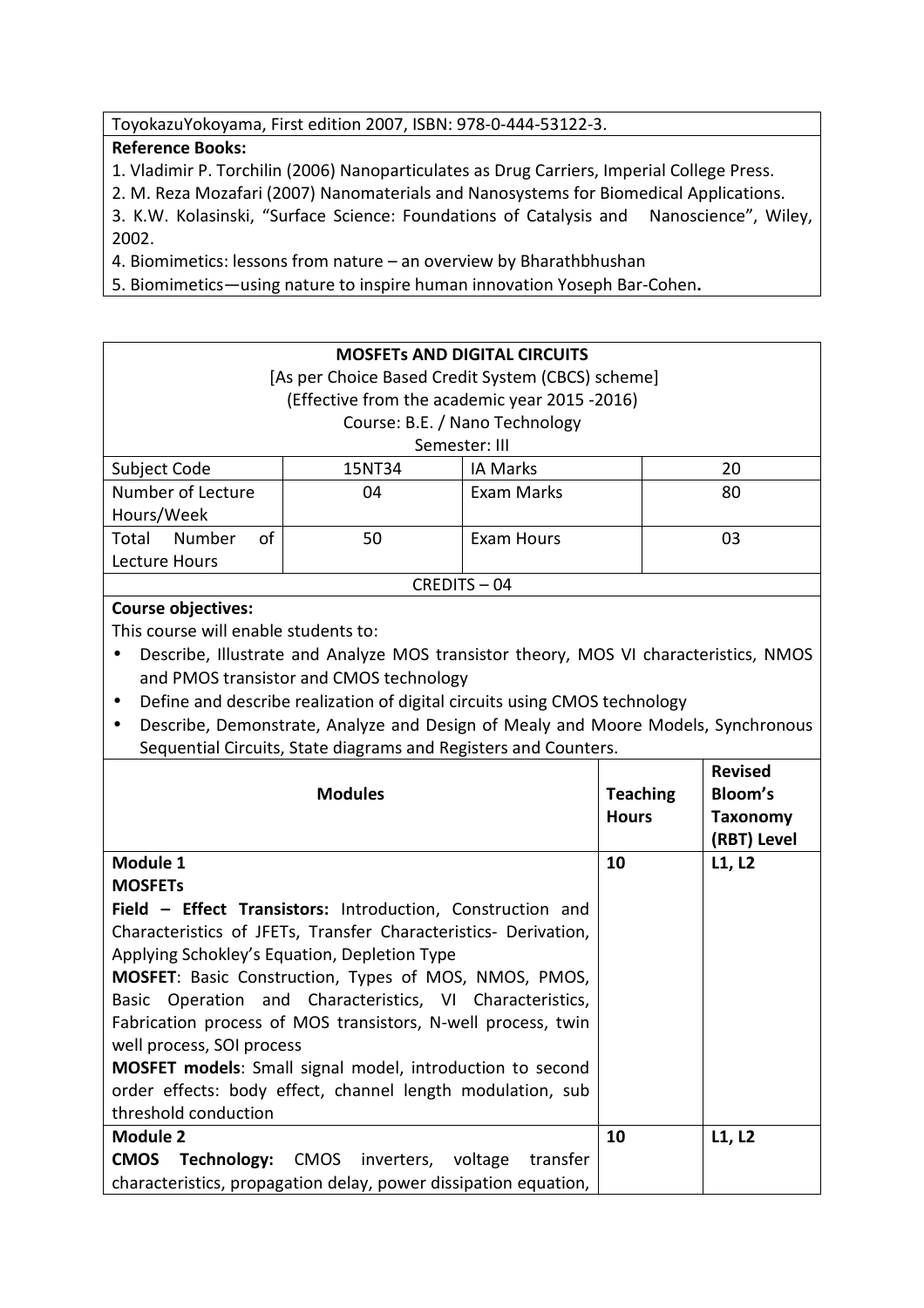| MOSFET scaling and its impact on current and power equation                        |    |                |
|------------------------------------------------------------------------------------|----|----------------|
| MOS capacitance, MOS modeling, Spice Models                                        |    |                |
| Realization of digital circuits using CMOS technology: NAND                        |    |                |
| Gate, NOR Gate, CMOS transmission gates, Multiplexer, 2:1,                         |    |                |
| 4:1, XOR gate, XNOR gate, Complex logic circuits, AOI gate, OAI                    |    |                |
| gate,                                                                              |    |                |
| <b>Module 3</b>                                                                    | 10 | L1, L2, L3     |
| <b>CMOS sequential circuits</b>                                                    |    |                |
| 1-bit Latch, SR latch, gated SR latch, D-latch, positive triggered                 |    |                |
| latch, negative triggered latch, master-slave register, flip flop,                 |    |                |
| edge triggered register, JK flip flop, Latch vs Registers                          |    |                |
| Timing Diagram: Timing definitions, setup time, hold time,                         |    |                |
| clock to q delay, maximum clock frequency, mux based latch,                        |    |                |
| CMOS Schmitt trigger, ring oscillator                                              |    |                |
| Module 4                                                                           | 10 | L1, L2, L3, L4 |
| <b>Registers and Counters</b>                                                      |    |                |
| Registers: Introduction, Registers: Four Bit Latch, Shift                          |    |                |
| Register, Serial In Serial Out Shift Register: Left-Shift Serial-In                |    |                |
| Serial-Out Register with D Flip-Flop, Serial-In Parallel-Out Shift                 |    |                |
| Register, Parallel-In Serial-Out Shift Register: PISO Left-Shift                   |    |                |
| Register, Ring Counter, Johnson Counter.                                           |    |                |
| Counters: Introduction, Synchronous Counter, Modulus-4                             |    |                |
| Synchronus Up Counter, Modulus-4 Synchronus<br>Down                                |    |                |
| Counter, Modulus-4 Synchronus Up/Down Counter, Modulus-8                           |    |                |
| Synchronus Up Counter, Modulus-8 Synchronus<br>Down                                |    |                |
| Counter, Modulus-8 Synchronus Up/ Down Counter.<br><b>Module 5</b>                 | 10 | L1, L2, L3, L4 |
| Finite State Machines: Introduction, mealy machine, Moore                          |    |                |
| machines, sequence detector, examples of sequence detector                         |    |                |
| of 4 bit sequence, representing counters using FSM diagrams                        |    |                |
| <b>Course outcome:</b>                                                             |    |                |
| After studying this course, students will be able to:                              |    |                |
| Discuss MOSFETs and its properties, CMOS technology and importance of MOS          |    |                |
| models                                                                             |    |                |
| Use CMOS technology and realize combinational and sequential digital circuits      |    |                |
| Design complex digital circuits and state machines                                 |    |                |
| <b>Graduate Attributes (as per NBA):</b>                                           |    |                |
| Engineering Knowledge.<br>O                                                        |    |                |
| Problem Analysis.<br>O                                                             |    |                |
| Design / development of solutions (partly).<br>O                                   |    |                |
| Interpretation of data.<br>O                                                       |    |                |
| <b>Question paper pattern:</b>                                                     |    |                |
| The question paper will have ten questions.<br>$\bullet$                           |    |                |
| Each full Question consisting of 16 marks                                          |    |                |
| There will be 2 full questions (with a maximum of four sub questions) from each    |    |                |
| module.                                                                            |    |                |
| Each full question will have sub questions covering all the topics under a module. |    |                |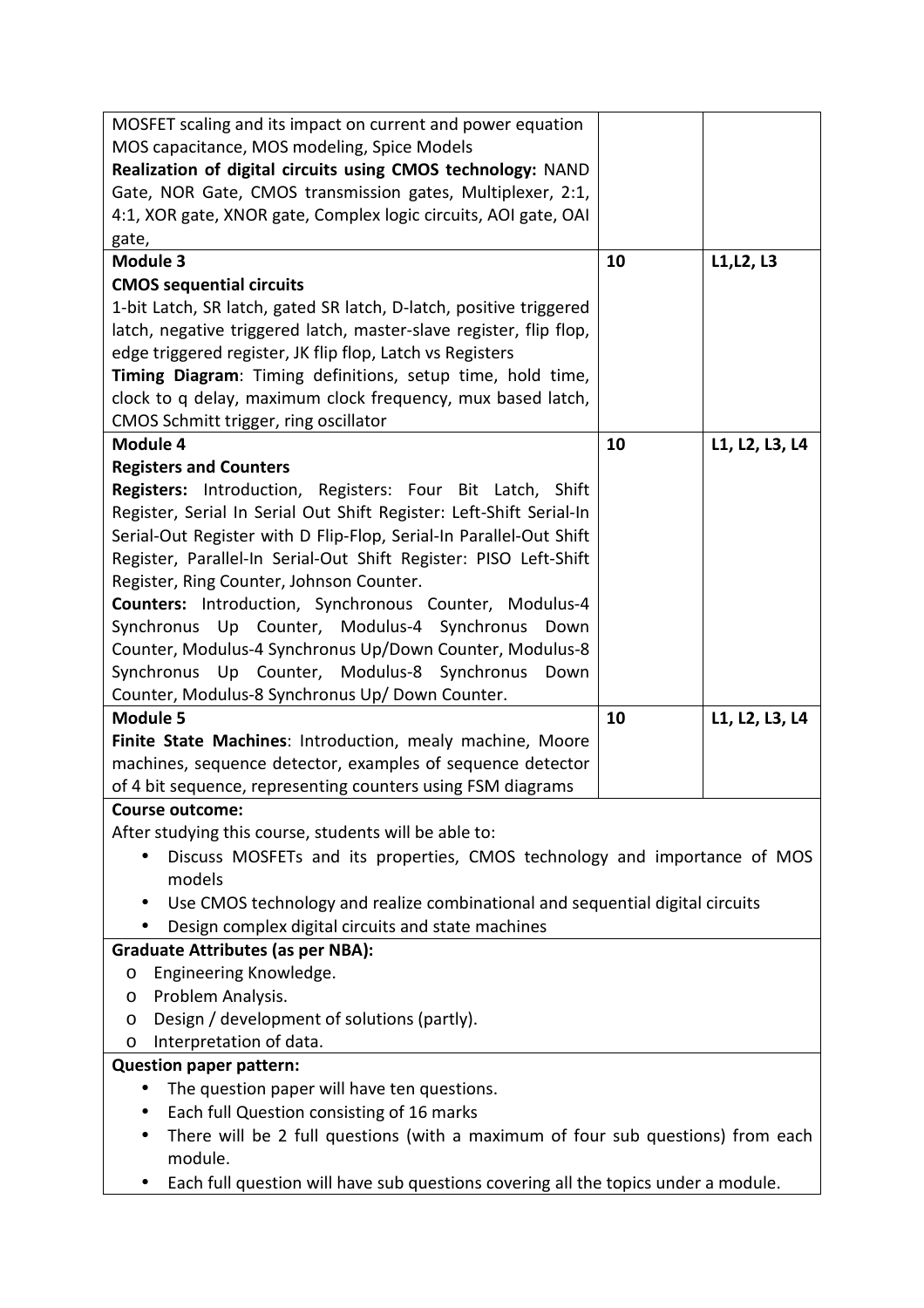• The students will have to answer 5 full questions, selecting one full question from each module.

# **Text Books:**

1. Neil H.E. Weste, Kamran Eshraghian**,** *Principle of CMOS and VLSI Design A Systems*  **Perspective 2nd Edition, Addison Wesley(Module 1 to Module 3)** 

2. D. P. Kothari and J. S Dhillon, "Digital Circuits and Design", Pearson, 2016, ISBN:9789332543539 (Module 4 and Module 5)

#### **Reference Books:**

1. Donald D. Givone, "Digital Principles and Design", McGraw Hill.

- 2. Sung-Mo (Steve) Kang, Yusuf Leblebici, **CMOS DIGITAL INTEGRATED CIRCUITS ANALYSIS**
- **& DESIGN3rd Edition, Mc Graw-Hill**
- 3. David A. Bell, "Electronic Devices and Circuits", Oxford University Press.

| PHYSICAL AND CHEMICAL PRINCIPLES OF NANOTECHNOLOGY |                                                                                      |                                |                 |                 |
|----------------------------------------------------|--------------------------------------------------------------------------------------|--------------------------------|-----------------|-----------------|
| [As per Choice Based Credit System (CBCS) scheme]  |                                                                                      |                                |                 |                 |
|                                                    | (Effective from the academic year 2015 -2016)                                        |                                |                 |                 |
|                                                    |                                                                                      | Course: B.E. / Nano Technology |                 |                 |
|                                                    |                                                                                      | Semester: III                  |                 |                 |
| Subject Code                                       | 15NT35                                                                               | <b>IA Marks</b>                |                 | 20              |
| Number of Lecture                                  | 03                                                                                   | <b>Exam Marks</b>              |                 | 80              |
| Hours/Week                                         |                                                                                      |                                |                 |                 |
| Total Number<br>of                                 | 50                                                                                   | <b>Exam Hours</b>              |                 | 03              |
| Lecture Hours                                      |                                                                                      |                                |                 |                 |
|                                                    |                                                                                      | CREDITS-04                     |                 |                 |
| <b>Course objectives:</b>                          |                                                                                      |                                |                 |                 |
|                                                    | To learn the physical and chemical principles involved in the materials and systems. |                                |                 |                 |
|                                                    |                                                                                      |                                |                 | <b>Revised</b>  |
|                                                    | <b>Modules</b>                                                                       |                                | <b>Teaching</b> | <b>Bloom's</b>  |
|                                                    |                                                                                      |                                | <b>Hours</b>    | <b>Taxonomy</b> |
|                                                    |                                                                                      |                                |                 | (RBT) Level     |
| Module 1                                           |                                                                                      |                                | 10              | L1, L2          |
| <b>Quantum Mechanics:</b>                          |                                                                                      |                                |                 |                 |
|                                                    | Introduction, Planks Hypothesis- Origin of quantum mechanics,                        |                                |                 |                 |
| Classical<br>v/s<br>Quantum                        | mechanics, experimental                                                              | and                            |                 |                 |
|                                                    | theoretical methods: Dual nature of matter by Debroglie,                             |                                |                 |                 |
| Uncertainty<br>principle,                          | Localization                                                                         | experiment,                    |                 |                 |
|                                                    | Complementarity. Valence bond theory and its applications;                           |                                |                 |                 |
|                                                    | Introduction to molecular orbital theory, and computational                          |                                |                 |                 |
| chemistry.<br><b>Module 2</b>                      |                                                                                      |                                |                 |                 |
|                                                    |                                                                                      |                                | 10              | L1, L2          |
| <b>Basics of Thermodynamics</b>                    |                                                                                      |                                |                 |                 |
| thermodynamics; thermodynamic terms                | Thermodynamics: Introduction, importance and limitations of                          | definition<br>and              |                 |                 |
|                                                    | examples for: system and surroundings, properties of a                               |                                |                 |                 |
| system,<br>state                                   | variables,<br>processes,                                                             | thermodynamic                  |                 |                 |
|                                                    |                                                                                      |                                |                 |                 |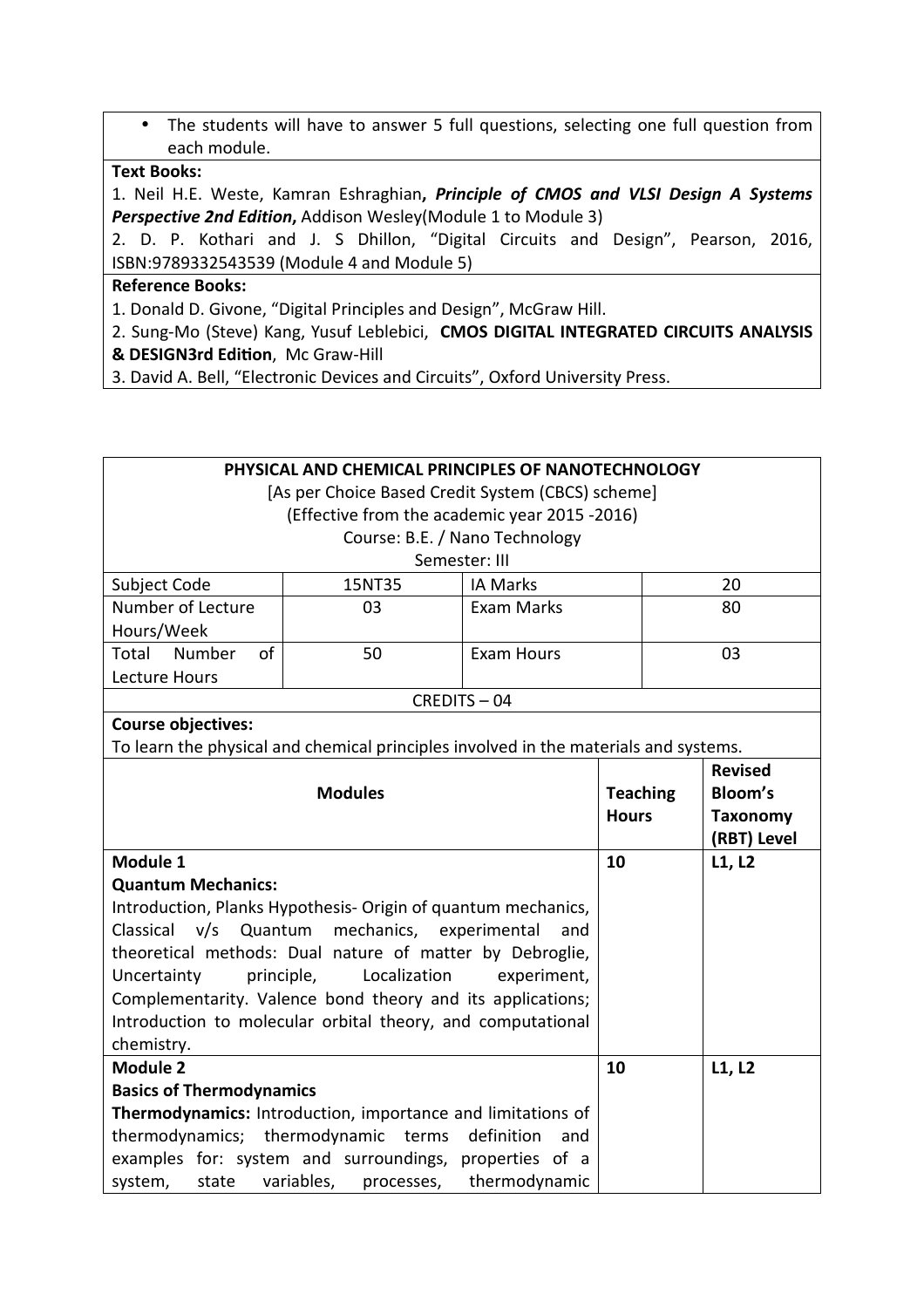| equilibrium, internal energy, enthalpy, and heat capacity of a<br>system; Zeroth law of thermodynamics.; First law of<br>thermodynamics: definition, mathematical expressions, heat<br>capacity (at constant volume, and constant pressure);<br>Spontaneous process: criteria for spontaneity; Second law of<br>thermodynamics: equivalent forms,<br>entropy and<br>its<br>illustrations, Third law of thermodynamics: definition and                                                                                                                                                                                                                                                                                                                             |    |            |
|-------------------------------------------------------------------------------------------------------------------------------------------------------------------------------------------------------------------------------------------------------------------------------------------------------------------------------------------------------------------------------------------------------------------------------------------------------------------------------------------------------------------------------------------------------------------------------------------------------------------------------------------------------------------------------------------------------------------------------------------------------------------|----|------------|
| illustration.                                                                                                                                                                                                                                                                                                                                                                                                                                                                                                                                                                                                                                                                                                                                                     |    |            |
| <b>Module 3</b>                                                                                                                                                                                                                                                                                                                                                                                                                                                                                                                                                                                                                                                                                                                                                   | 10 | L1, L2, L3 |
| <b>Lattice Vibrations and Band Theory of Solids</b>                                                                                                                                                                                                                                                                                                                                                                                                                                                                                                                                                                                                                                                                                                               |    |            |
| Concept of lattice vibrations and thermal heat capacity,<br>classical, Einstein and Debye theories of molar heat capacity<br>and their limitations.<br>Band Theory of Solids: Origin of bands, band theory of solids,<br>motion of electron in periodic field of crystal, Kronig-Penny<br>model, Brillion zones, concept of holes, distinction between                                                                                                                                                                                                                                                                                                                                                                                                            |    |            |
| metal, insulator and semi-conductor.<br>Module 4                                                                                                                                                                                                                                                                                                                                                                                                                                                                                                                                                                                                                                                                                                                  | 10 | L1, L2, L3 |
| <b>Semiconductors and Tunneling</b>                                                                                                                                                                                                                                                                                                                                                                                                                                                                                                                                                                                                                                                                                                                               |    |            |
| Semiconductor: Intrinsic semiconductors, doping and extrinsic<br>semiconductors, simple models for semiconductors, Donor<br>and acceptor levels, p-n junction and rectification, tunneling<br>and resonant tunneling.<br>Tunneling: Concept of tunneling, tunneling through potential<br>barrier, classical vs quantum tunneling, tunneling junction,<br>tunneling diode.                                                                                                                                                                                                                                                                                                                                                                                         |    |            |
| <b>Module 5</b>                                                                                                                                                                                                                                                                                                                                                                                                                                                                                                                                                                                                                                                                                                                                                   | 10 | L1, L2, L3 |
| <b>Colloidal Systems</b><br>Introduction, Crystalloids and colloids, Classifications of<br>colloids with examples: based on state of aggregation, affinity,<br>and natural dispersed phase. Characteristics of colloidal<br>solutions: Dynamic properties (Brownian motion, diffusion,<br>sedimentation, colligative properties, adsorption,<br>and<br>filterability), Optical properties (visibility, colour, and Tyndall<br>effect), Electrical properties (electrophoresis, and electro-<br>osmosis). Emulsion: introduction, classification, types of<br>emulsions formed on mixing of two partly or completely<br>insoluble liquids, inter-conversion of dispersed phase and<br>medium, characteristics of emulsions, identification of type of<br>emulsion. |    |            |
| <b>Course outcome:</b>                                                                                                                                                                                                                                                                                                                                                                                                                                                                                                                                                                                                                                                                                                                                            |    |            |
| This subject enables the student to come across the important physical and chemical<br>principles which have applications in all aspects.                                                                                                                                                                                                                                                                                                                                                                                                                                                                                                                                                                                                                         |    |            |
| <b>Graduate Attributes (as per NBA):</b>                                                                                                                                                                                                                                                                                                                                                                                                                                                                                                                                                                                                                                                                                                                          |    |            |
| Engineering Knowledge.<br>$\circ$<br>Problem Analysis.<br>O                                                                                                                                                                                                                                                                                                                                                                                                                                                                                                                                                                                                                                                                                                       |    |            |

o Design / development of solutions (partly).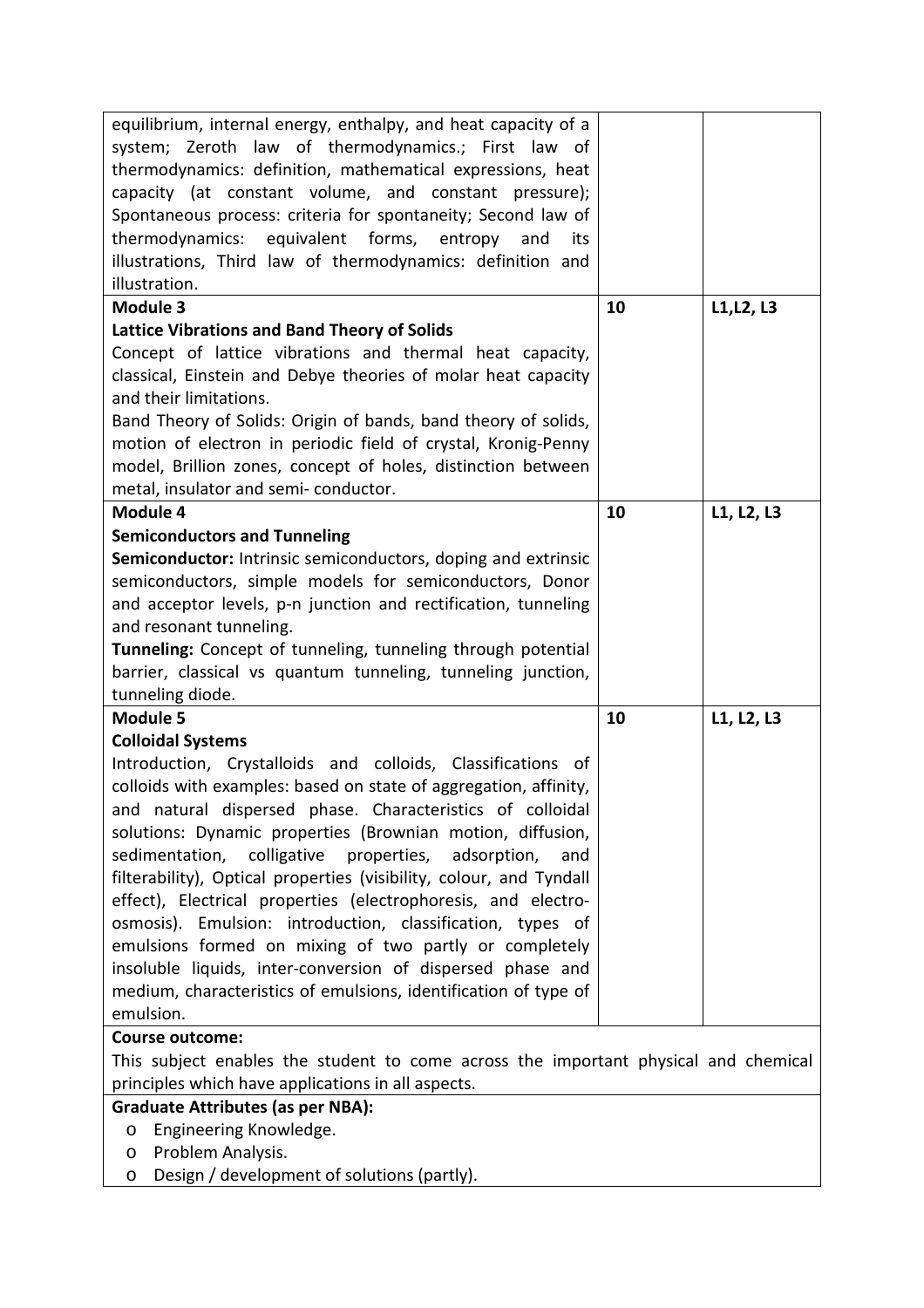o Interpretation of data.

### **Question paper pattern:**

- The question paper will have ten questions.
- Each full Question consisting of 16 marks
- There will be 2 full questions (with a maximum of four sub questions) from each module.
- Each full question will have sub questions covering all the topics under a module.
- The students will have to answer 5 full questions, selecting one full question from each module.

# **Text Books:**

1. Solid State Physics: S.O. Pillai

2. A text book of engineering chemistry, ShashiChawla, DhanpatRai& Co, Educational and Technical Publishers, Delhi, 2011

### **Reference Books:**

- 1. Thermodynamics and Statistical Mechanics by John M. Seddon, J. D. Gale
- 2. Introduction to Solid State Physics C. Kittle
- 3.Solid State Physics: A.J. Decker

# **FUNDAMENTALS OF BIOSCIENCE**

[As per Choice Based Credit System (CBCS) scheme]

(Effective from the academic year 2015 -2016)

Course: B.E. / Nano Technology

### Semester: III

| Subject Code          | 15NT36 | <b>IA Marks</b> | 20 |
|-----------------------|--------|-----------------|----|
| Number of Lecture     | 04     | Exam Marks      | 80 |
| Hours/Week            |        |                 |    |
| Total<br>Number<br>οt | 50     | Exam Hours      | 03 |
| Lecture Hours         |        |                 |    |

#### CREDITS – 04

### **Course objectives:**

- To understand the basic concepts of biochemistry and pathways involved in metabolism.
- To study characteristics of microbes and microbial synthesis of nano materials.

| <b>Modules</b>                                                      | <b>Teaching</b><br><b>Hours</b> | <b>Revised</b><br>Bloom's<br><b>Taxonomy</b><br>(RBT) Level |
|---------------------------------------------------------------------|---------------------------------|-------------------------------------------------------------|
| Module 1                                                            | 10                              | L1, L2                                                      |
| <b>Cell Biology</b>                                                 |                                 |                                                             |
| The Cell: the Basic Unit of Life - Molecular Components of          |                                 |                                                             |
| Cells; Cell Metabolism; Cell Growth and Differentiation; Cell       |                                 |                                                             |
| division - Mitosis and meiosis. Cell to cell integration; Cell-cell |                                 |                                                             |
| interaction: Malignant growth; Eukaryotic and prokaryotic           |                                 |                                                             |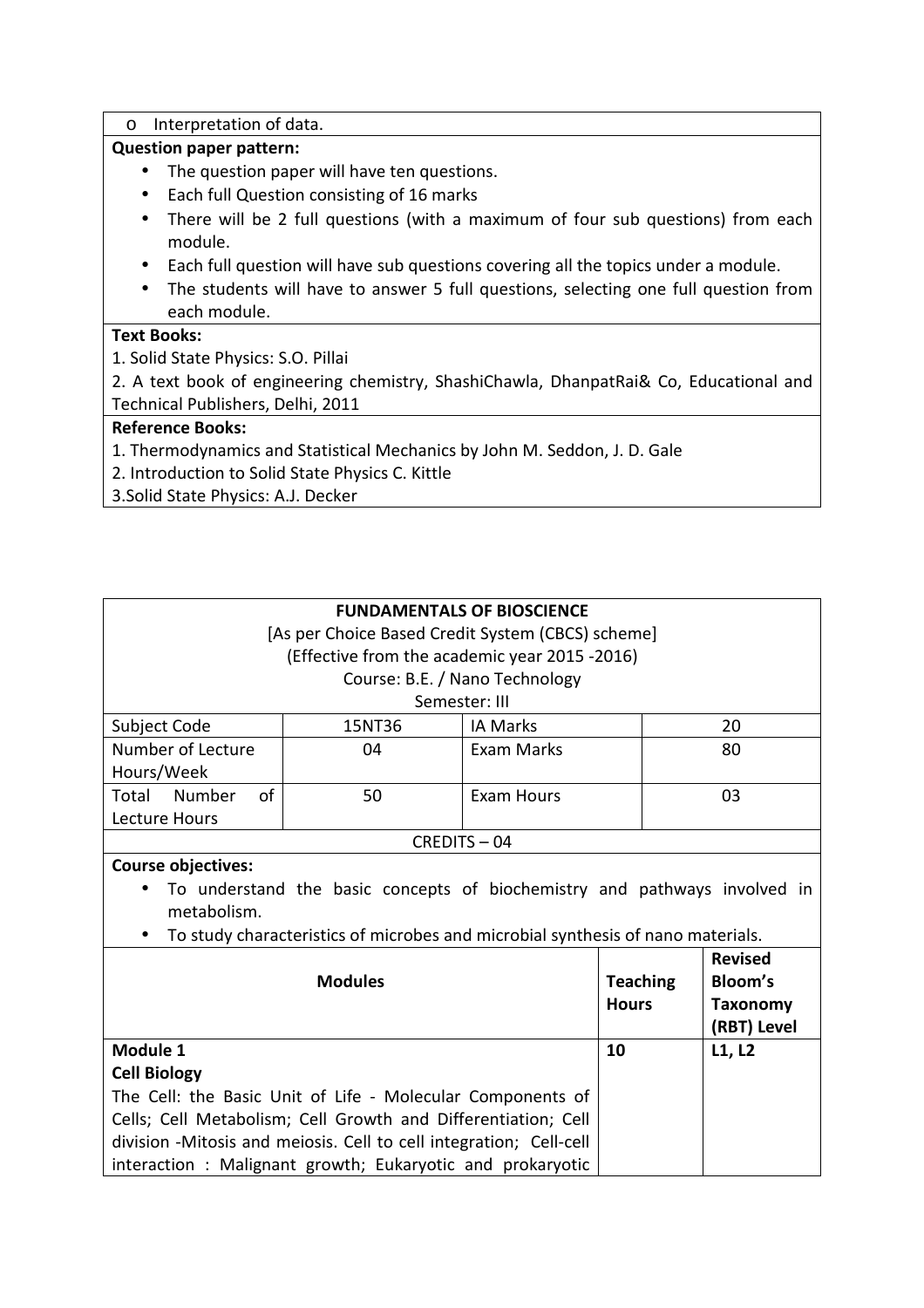| Cytosketal elements, Microtubules: structure & functions,<br>shaping of the cells and mechanical support. Microfilaments:    |    |                |
|------------------------------------------------------------------------------------------------------------------------------|----|----------------|
|                                                                                                                              |    |                |
|                                                                                                                              |    |                |
| structure & functions. Structure of intermediate filaments.                                                                  |    |                |
| Cytoplasmic microtrabecular system<br>(lattice). Covalent                                                                    |    |                |
| modifications of cytosketal proteins. Cytoskeletal architecture.                                                             |    |                |
| Structure of cytoplasm, Nucleus, Mitochondria, Ribosome,                                                                     |    |                |
| Endoplasmic<br>Golgi<br>bodies,<br>Lysosomes.<br>Reticulum,                                                                  |    |                |
| Peroxisomes, Chloroplast and Vacuoles. Cell locomotion                                                                       |    |                |
| (Amoeboid, Flagella, Cillar). RBC, WBC.                                                                                      |    |                |
| <b>Module 2</b>                                                                                                              | 10 | L1, L2, L3     |
| <b>Biological membranes:</b>                                                                                                 |    |                |
| Biological membranes:<br>Structure and<br>conformational                                                                     |    |                |
| properties of cell membranes, Singer and Nicholson model,                                                                    |    |                |
| Membrane permeability, fluidity, micelle formation, reverse                                                                  |    |                |
| micelles, properties, passive transport and active transport,                                                                |    |                |
| facilitated transport, energy requirement, mechanism of $\text{Na}^+$ /                                                      |    |                |
| K <sup>+</sup> , glucose and amino acid transport. Integral proteins in                                                      |    |                |
| membranes, conformational variations during ion transport,                                                                   |    |                |
| Organization of transport activity in cell. Action Potentials.                                                               |    |                |
| Role of transport in signal transduction processes, molecular                                                                |    |                |
| reception. Blood Brain Barrier.                                                                                              |    |                |
| <b>Module 3</b>                                                                                                              | 10 | L1, L2, L3     |
| <b>Molecular Biology</b>                                                                                                     |    |                |
| Gene; Genetic Code; Replication; Transcription; translation;                                                                 |    |                |
|                                                                                                                              |    |                |
| Expression of Genetic Information; Genetic Engineering -                                                                     |    |                |
| Recombinant DNA Technology.                                                                                                  |    |                |
| Protease, Carbonic Anhydrases-.<br>Catalytic strategies:                                                                     |    |                |
| Restriction Enzymes, DNA-Cleavage Reactions- Nucleoside                                                                      |    |                |
| Kinases: Catalyzing Phosphoryl<br>Monophosphate<br>Group                                                                     |    |                |
| Exchange between Nucleotides without Promoting Hydrolysis.                                                                   |    |                |
| Module 4                                                                                                                     | 10 | L1, L2, L3     |
| Immunology                                                                                                                   |    |                |
| Immune system: The Cellular Basis of Immunity; Innate                                                                        |    |                |
| immunity and adaptive immunity; The Fine Structure of                                                                        |    |                |
| Antibodies and types; The Functions of Antibodies; Multi gene                                                                |    |                |
| organization of Ig gene; The Generation of Antibody Diversity,                                                               |    |                |
| T Cell Receptors and Subclasses-MHC Molecules and Antigen                                                                    |    |                |
| Presentation to T Cells-Cytotoxic T Cells-Helper T Cells and T                                                               |    |                |
| Cell Activation-Selection of the T Cell Repertoire, CD4 cells.                                                               |    |                |
| <b>Module 5</b>                                                                                                              | 10 | L1, L2, L3, L4 |
| <b>Biomachines</b>                                                                                                           |    |                |
| Biomotors: Conversion of Chemical Energy into Mechanical                                                                     |    |                |
| Work by Protein Motors- Brief Description of ATP Synthase                                                                    |    |                |
| Structure-The F1 Motor: A Power Stroke-A Pure Power Stroke-<br>Coupling and Coordination of Motors - The Bacterial Flagellar |    |                |
|                                                                                                                              |    |                |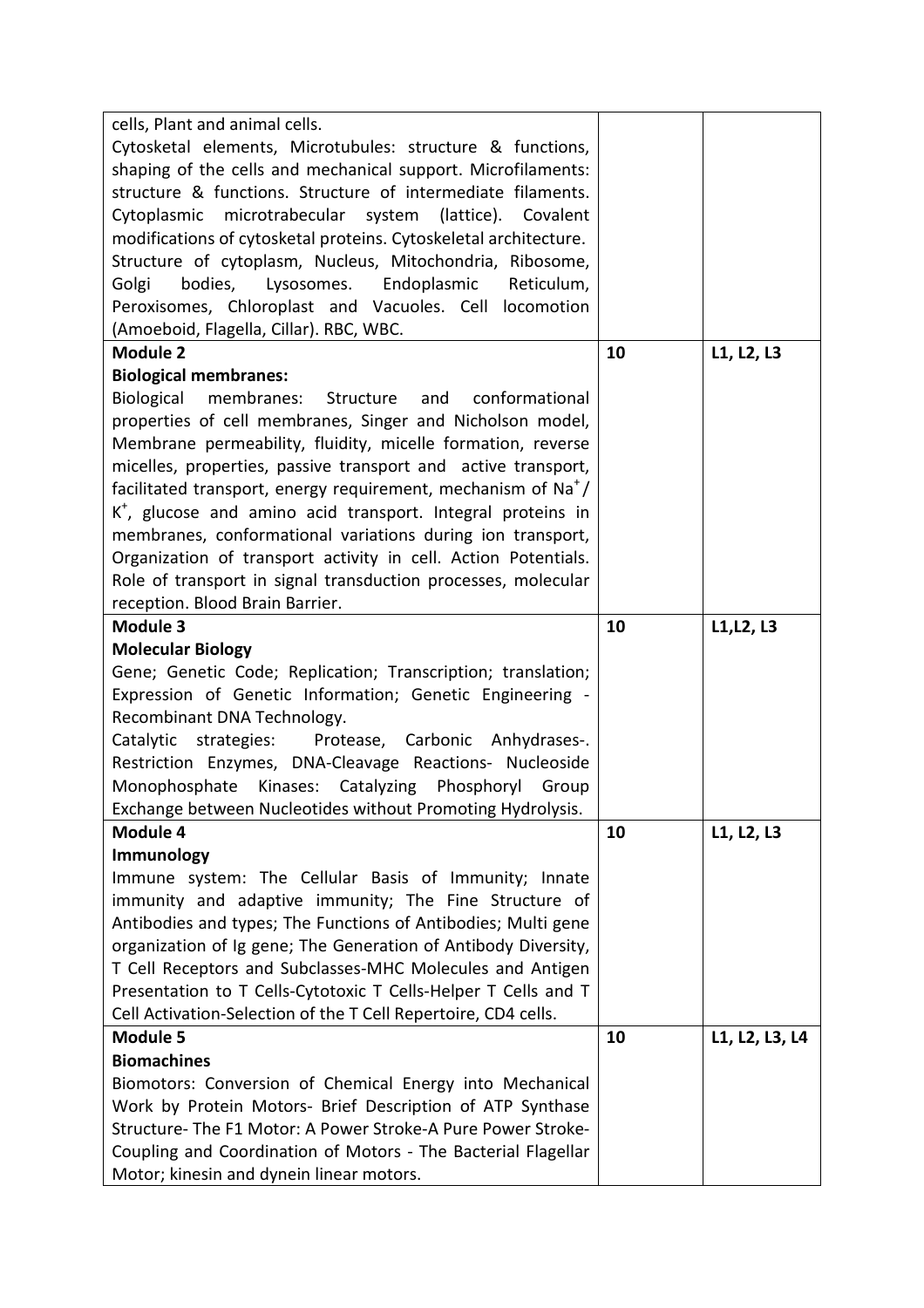| Biomachines: Heart as a pump, Kidney as a filtration Unit,                                       |
|--------------------------------------------------------------------------------------------------|
| Brain as a data storage device, Stomach as a digester.                                           |
| Biological Sensors in the human body.                                                            |
| <b>Course outcome:</b>                                                                           |
| Students will have basic idea of different branches of life science like microbiology,           |
| immunology, biochemistry, molecular biology and cell biology.                                    |
| <b>Graduate Attributes (as per NBA):</b>                                                         |
| Engineering Knowledge.<br>O                                                                      |
| Problem Analysis.<br>$\circ$                                                                     |
| Design / development of solutions (partly).<br>$\circ$                                           |
| Interpretation of data.<br>O                                                                     |
| <b>Question paper pattern:</b>                                                                   |
| The question paper will have ten questions.<br>$\bullet$                                         |
| Each full Question consisting of 16 marks<br>$\bullet$                                           |
| There will be 2 full questions (with a maximum of four sub questions) from each<br>$\bullet$     |
| module.                                                                                          |
| Each full question will have sub questions covering all the topics under a module.               |
| The students will have to answer 5 full questions, selecting one full question from<br>$\bullet$ |
| each module.                                                                                     |
| <b>Text Books:</b>                                                                               |
| 1. Microbiology by Michael J PelczarJr Chan ECS, Noel R Krieg, Tata McGraw Hill Publishing       |
| co Ltd.                                                                                          |
| 2.'Biochemistry'J.M.Berg, J.L.Tymosczko and L.Sryer. W.H. Freeman Publications.                  |
| 3. 'Molecular Biology of the cell' Alberts, 2003Garland Science.                                 |
| 4. Principles of Biochemistry by Albert Lehninger, CBS publishers                                |
| 5. 'Molecular Motors', Frank H. Deis, Nancy Counts Gerber, Roger E. Koeppe, II.                  |
| <b>Reference Books:</b>                                                                          |
| 1. Principles of protein structure. G. Schuiz and R.H. Shrimer, SpringerVerlag, 1984.            |
| 2. Principles of Nucleic acid structure.W. Saenger, Springer 1984.                               |
| 3. Physical Chemistry of Membranes: An introduction to the structure and dynamics of             |
| biological membranes. B.L. Siler, Allen and Unwin and the Solomon Press, 1985.                   |
|                                                                                                  |

| SIMULATION AND MODELLING LAB                      |                                            |              |    |  |
|---------------------------------------------------|--------------------------------------------|--------------|----|--|
| [As per Choice Based Credit System (CBCS) scheme] |                                            |              |    |  |
| (Effective from the academic year 2015 -2016)     |                                            |              |    |  |
| Course: B.E. / Nano Technology                    |                                            |              |    |  |
| SEMESTER - III                                    |                                            |              |    |  |
| Laboratory Code                                   | 15NTL37                                    | IA           | 20 |  |
|                                                   |                                            | Marks        |    |  |
| Number of Lecture                                 | 01Hr Tutorial (Instructions)<br>+ 02 Hours | Exam         | 50 |  |
| Hours/Week                                        | Laboratory                                 | Marks        |    |  |
|                                                   |                                            | Exam         | 03 |  |
|                                                   |                                            | <b>Hours</b> |    |  |
| $CRFDITS - 02$                                    |                                            |              |    |  |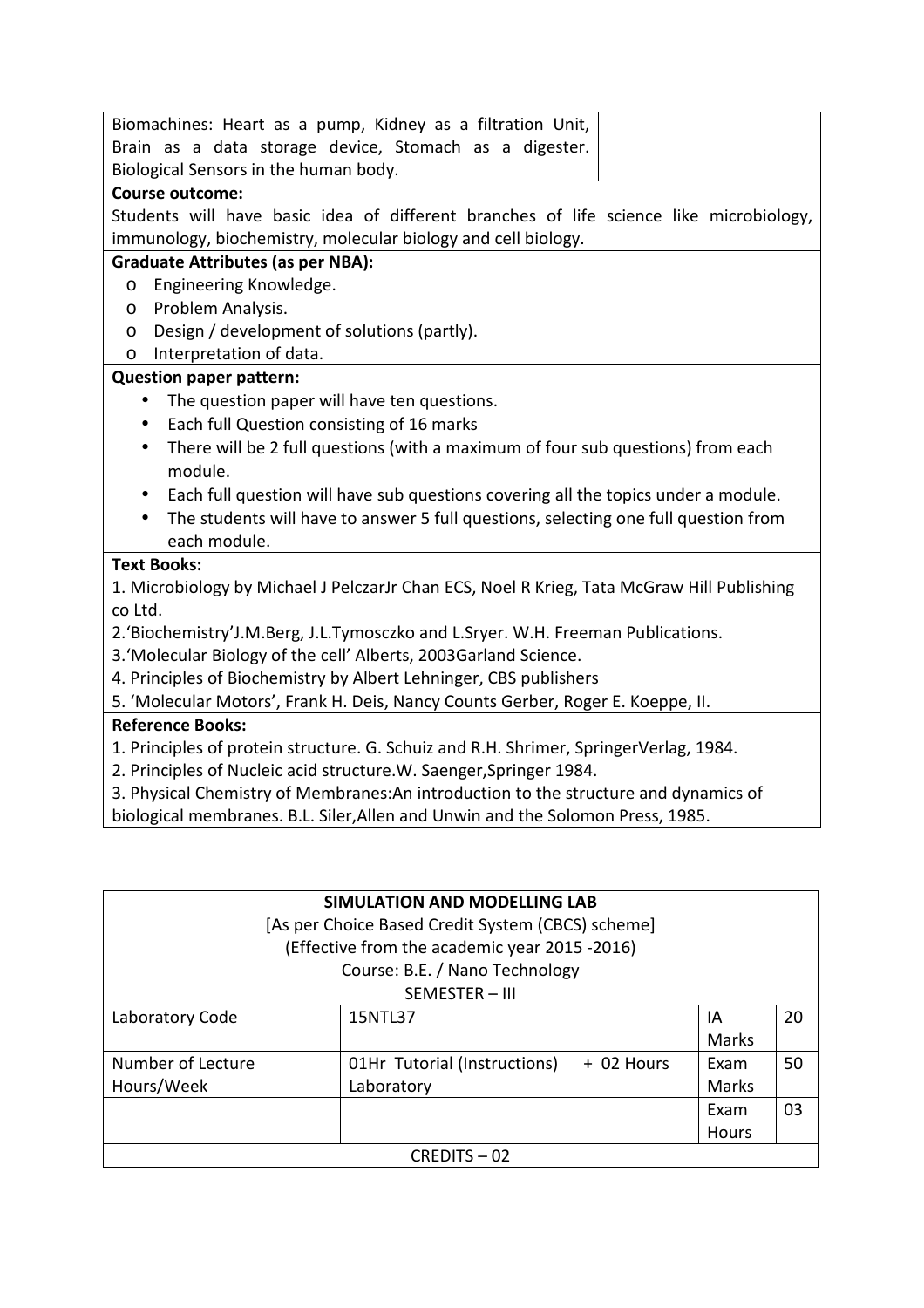| <b>Course objectives:</b> |  |
|---------------------------|--|
|---------------------------|--|

- To know fundamental skills and knowledge required to use MATLAB for the simulation of engineering systems
- To introduce concepts of numerical methods and introduce Matlab in an Engineering framework

| <b>Laboratory Experiments:</b>                                                                                                                                                                                                                                                                                           | <b>Revised</b><br><b>Bloom's</b><br><b>Taxonomy</b><br>(RBT)<br>Level |
|--------------------------------------------------------------------------------------------------------------------------------------------------------------------------------------------------------------------------------------------------------------------------------------------------------------------------|-----------------------------------------------------------------------|
| <b>Evaluate using MATLAB:</b><br>1.<br>a. (a) $\frac{1}{2\times3}$ (b) $2^{2\times4}$ (c) $5 \times 10^{-4} + 2.5 \times 10^{-2}$                                                                                                                                                                                        | L1, L2, L3                                                            |
| Solve using MATLAB the following array operations:<br>2.<br>(a) $1 + [2 \ 3 -1]$ .<br>(b) $3 \times [1 4 8]$ .<br>(c) $[1 2 3] \times [0 - 1 1]$ .<br>(d) Square each element of the vector [2 3 1].                                                                                                                     | L1, L2, L3                                                            |
| Consider the given function<br>3.<br>$f(x) = \frac{x}{1+x^2},$ $-2 \le x \le 2$<br>Write a Matlab code to plot with the elements of its vector representation                                                                                                                                                            | L5, L6                                                                |
| Consider the following linear system:<br>4.<br>$2x1 + 2x2 = 18$<br>$-x1 + 2x2 = 2$<br>solve the system using the graphical method with MATLAB                                                                                                                                                                            | L5, L6                                                                |
| 5.<br>Let<br>$A = \begin{bmatrix} 1.2969 & .8648 \\ .2161 & .1441 \end{bmatrix}$<br>(a) Find the determinant and inverse of A (using Matlab).<br>(b) Let B be the matrix obtained from A by rounding off to three decimal<br>places (1.2969 7 $\rightarrow$ 1.297). Find the determinant and inverse of B. How do A-1    | L5, L6                                                                |
| and B-1 differ? Explain how this happened.<br>(c) Set b1 = $[1.2969; 0.2161]$ and do x = A \ b1. Repeat the process but with a<br>vector b2 obtained from b1 by rounding off to three decimal places. Explain<br>exactly what happened. Why was the first answer so simple? Why do the two<br>answers differ by so much? |                                                                       |
| Write a well-commented function program for the function $x^2 e^{-x^2}$ , using<br>6.<br>entry-wise operations (such as $.*$ and $.\land$ ). To get $e^x$ use exp(x). Include<br>adequate comments in the program. Plot the function on [-5, 5]. Turn in<br>printouts of the program and the graph.                      | L5, L6                                                                |
| 7. Write a well-commented script program that graphs the functions sin x, sin 2x,<br>sin 3x, sin 4x, sin 5x and sin 6x on the interval [0, $2\pi$ ] on one plot. ( $\pi$ is pi in<br>Matlab.) Include comments in the program. Turn in the program and the<br>graph.                                                     | L5, L6                                                                |
| Suppose a ball is dropped from a height of 2 meters onto a hard surface and<br>8.<br>the coefficient of restitution of the collision is .9 (see Wikipedia for an<br>explanation). Write a well-commented script program to calculate the total                                                                           | L5, L6                                                                |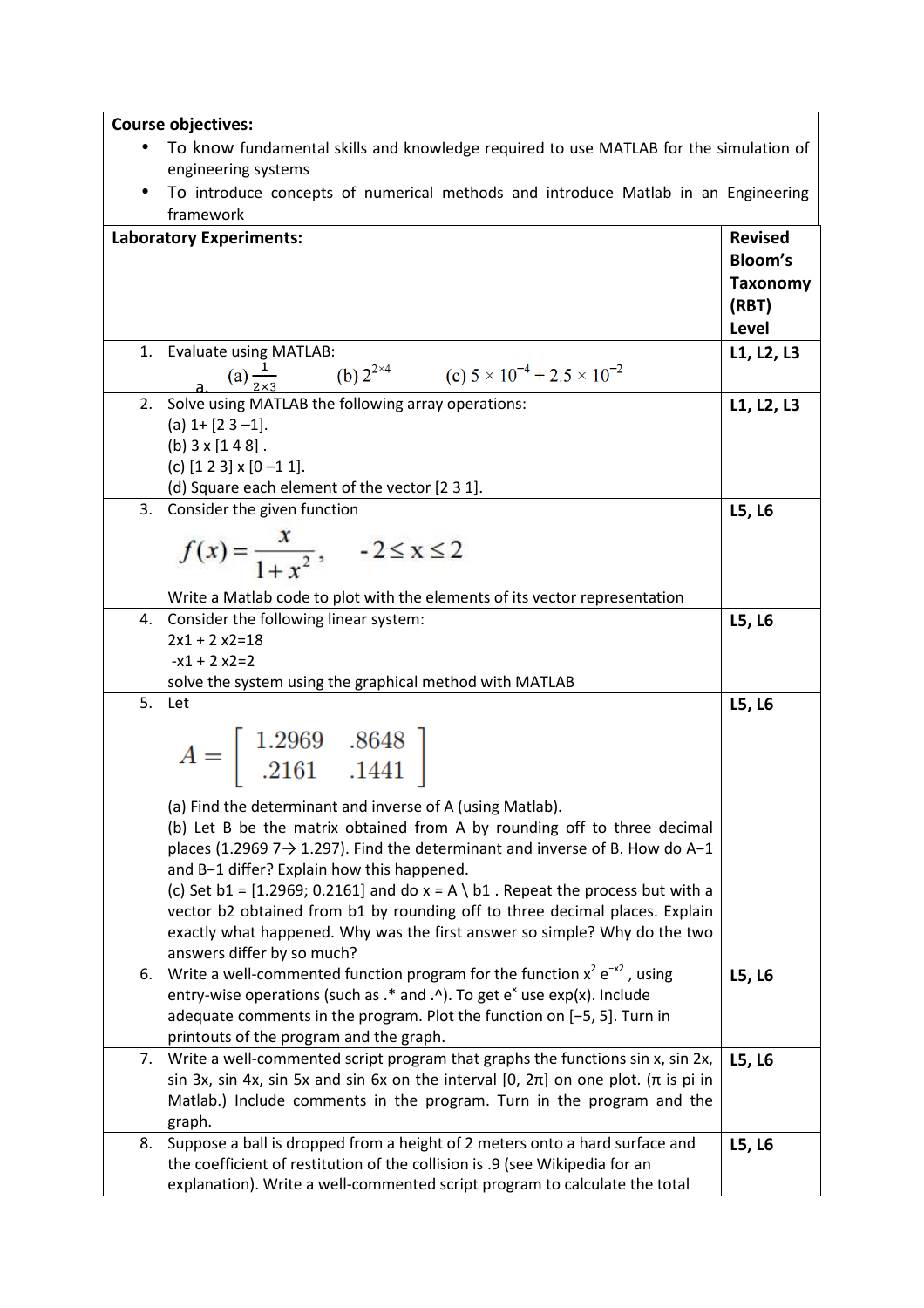| distance the ball has traveled when it hits the surface for the n-th time. Enter:                                                 |            |  |  |
|-----------------------------------------------------------------------------------------------------------------------------------|------------|--|--|
| format long. By trial and error approximate how large n must be so that total                                                     |            |  |  |
| distance stops changing. Turn in the program and a brief summary of the                                                           |            |  |  |
| results.                                                                                                                          |            |  |  |
| (a) Write a well-commented Matlab function program myinvcheck that<br>9.                                                          | L1, L2, L3 |  |  |
| makes a n $\times$ n random matrix (normally distributed, A = randn(n,n)), $\bullet$<br>a.                                        |            |  |  |
| b. calculates its inverse $(B = inv(A))$ , •                                                                                      |            |  |  |
| c. multiplies the two back together, •                                                                                            |            |  |  |
| d. calculates the residual (difference from the desired $n \times n$ identity                                                     |            |  |  |
| matrix eye(n)), and $\bullet$                                                                                                     |            |  |  |
| e. returns the norm of the residual.                                                                                              |            |  |  |
| (b) Write a well-commented Matlab script program that calls myinvcheckfor n                                                       |            |  |  |
| $=$ 10, 20, 40, , 2 i10 for some moderate i, records the results of each trial,                                                   |            |  |  |
| and plots the error versus n using a log plot. (See help loglog.)                                                                 |            |  |  |
| What happens to error as n gets big? Turn in a printout of the programs, the                                                      |            |  |  |
| plot, and a very brief report on the results of your experiments.                                                                 |            |  |  |
| 10. You are given the following data:                                                                                             | L5, L6     |  |  |
| $> t = [0.1.499.5.6 1.0 1.4 1.5 1.899 1.9 2.0]$                                                                                   |            |  |  |
| $y = [0.06.17.19.21.26.29.29.30.31.31]$                                                                                           |            |  |  |
| (a) Plot the data, using "*" at the data points, then try a polynomial fit of the                                                 |            |  |  |
| correct degree to interpolate this number of data points: What do you                                                             |            |  |  |
| observe. Give an explanation of this error, in particular why is the term badly                                                   |            |  |  |
| conditioned used?                                                                                                                 |            |  |  |
| (b) Plot the data along with a spline interpolant. How does this compare with                                                     |            |  |  |
| the plot above? What is a way to make the plot better?<br><b>Course Outcome:</b>                                                  |            |  |  |
|                                                                                                                                   |            |  |  |
| Students can able to understand the use of software tools for modelling and analysis                                              |            |  |  |
| of mathematical concepts for engineering applications                                                                             |            |  |  |
| Students will be able to model and analyze simple engineering concepts and its                                                    |            |  |  |
| importance in engineering applications                                                                                            |            |  |  |
| <b>Graduate Attributes (as per NBA)</b>                                                                                           |            |  |  |
| Engineering Knowledge.<br>$\bullet$                                                                                               |            |  |  |
| Problem Analysis.                                                                                                                 |            |  |  |
| Design/Development of solutions.                                                                                                  |            |  |  |
| <b>Conduct of Practical Examination:</b>                                                                                          |            |  |  |
| 1. All laboratory experiments are to be included for practical examination.                                                       |            |  |  |
| 2. Students are allowed to pick one experiment from the lot.                                                                      |            |  |  |
| 3. Strictly follow the instructions as printed on the cover page of answer script for breakup                                     |            |  |  |
| of marks.                                                                                                                         |            |  |  |
| 4. Change of experiment is allowed only once and 15% Marks allotted to the procedure part                                         |            |  |  |
| to be made zero.                                                                                                                  |            |  |  |
| <b>Reference Book</b>                                                                                                             |            |  |  |
| Introduction to Numerical Methods and Matlab Programming for Engineers, Todd Young and<br>1.<br>Martin J. Mohlenkamp, May 5, 2015 |            |  |  |
| MATLAB for Engineering Applications, ABDULLAH ALSHEHRI<br>2.                                                                      |            |  |  |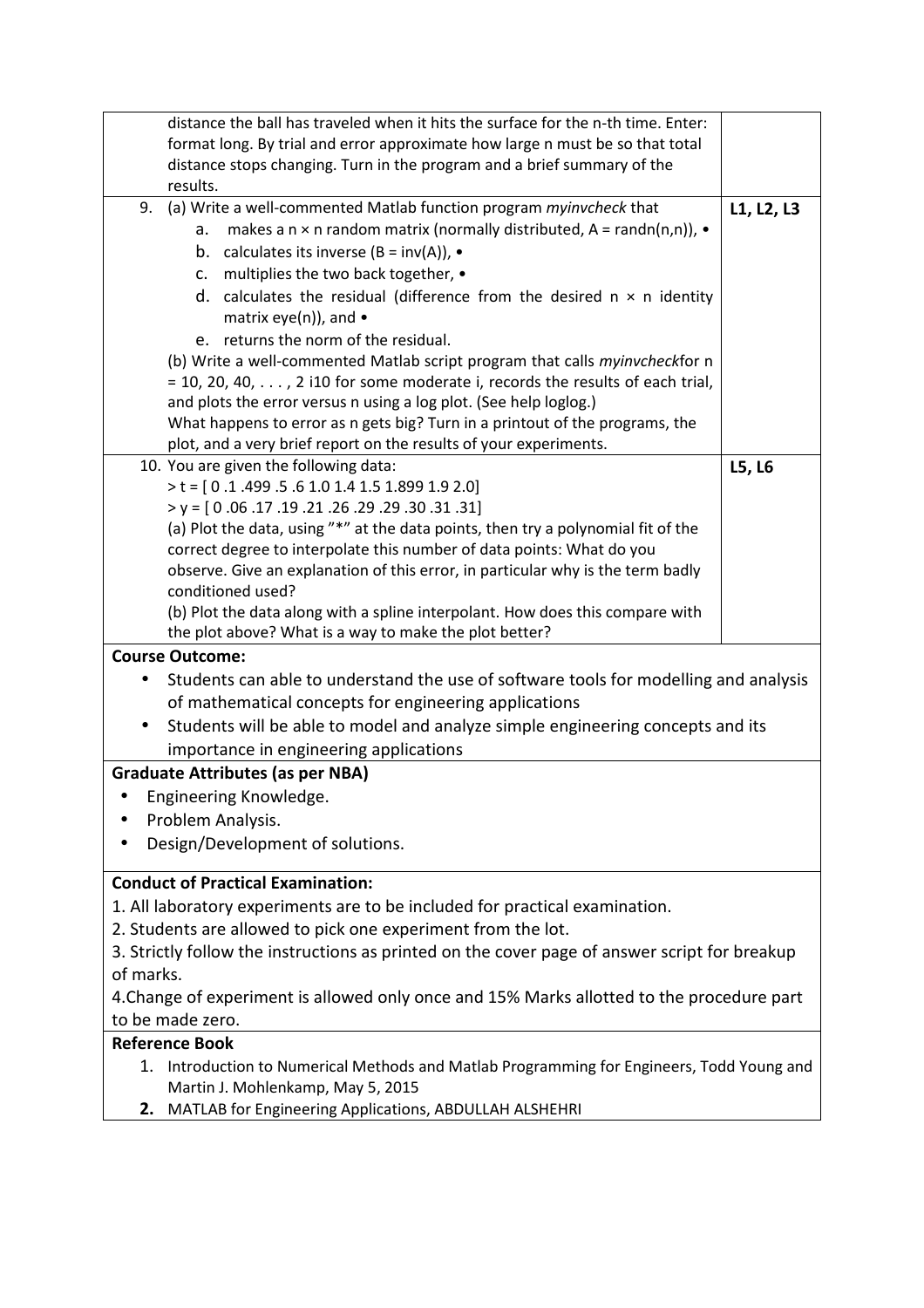| <b>DIGITAL ELECTRONICS LAB</b>                                                              |                                                                                                                                                         |                 |                 |    |
|---------------------------------------------------------------------------------------------|---------------------------------------------------------------------------------------------------------------------------------------------------------|-----------------|-----------------|----|
|                                                                                             | [As per Choice Based Credit System (CBCS) scheme]                                                                                                       |                 |                 |    |
|                                                                                             | (Effective from the academic year 2015 -2016)                                                                                                           |                 |                 |    |
|                                                                                             | Course: B.E. / Nano Technology                                                                                                                          |                 |                 |    |
|                                                                                             | SEMESTER - III                                                                                                                                          |                 |                 |    |
| Laboratory Code                                                                             | 15NTL38                                                                                                                                                 | <b>IA Marks</b> |                 | 20 |
| Number of Lecture                                                                           | 01Hr Tutorial (Instructions)<br>$+ 02$                                                                                                                  | Exam Marks      |                 | 80 |
| Hours/Week                                                                                  | Hours Laboratory                                                                                                                                        |                 |                 |    |
|                                                                                             |                                                                                                                                                         | Exam Hours      |                 | 03 |
|                                                                                             | CREDITS-02                                                                                                                                              |                 |                 |    |
| <b>Course objectives:</b>                                                                   |                                                                                                                                                         |                 |                 |    |
| This laboratory course enables students to:                                                 |                                                                                                                                                         |                 |                 |    |
| $\bullet$                                                                                   | get practical experience in design, realisation and verification of Demorgan's                                                                          |                 |                 |    |
|                                                                                             | Theorem, Full/Parallel Adders and Subtractors, Multiplexer using logic gates, Demux                                                                     |                 |                 |    |
|                                                                                             | and Decoder, Flip-Flops, Shift registers and Counters                                                                                                   |                 |                 |    |
|                                                                                             | model, simulate and verify functionality of CMOS digital circuits                                                                                       |                 |                 |    |
| <b>Laboratory Experiments:</b>                                                              |                                                                                                                                                         |                 | <b>Revised</b>  |    |
|                                                                                             | NOTE: Use discrete components to test and verify the logic gates.                                                                                       |                 | <b>Bloom's</b>  |    |
|                                                                                             | Multisim may be used for designing the gates along with the above.                                                                                      |                 | <b>Taxonomy</b> |    |
|                                                                                             |                                                                                                                                                         |                 | (RBT) Level     |    |
| 1. To verify                                                                                |                                                                                                                                                         |                 | L1, L2, L3      |    |
| (a) Demorgan's Theorem for 2 variables                                                      |                                                                                                                                                         |                 |                 |    |
|                                                                                             | (b) The sum-of product and product-of-sum expressions using universal gates.                                                                            |                 |                 |    |
| 2. To design and implement                                                                  |                                                                                                                                                         |                 | L5, L6          |    |
| (a) Full Adder using basic logic gates.                                                     |                                                                                                                                                         |                 |                 |    |
| (b) Full subtractor using basic logic gates.                                                |                                                                                                                                                         |                 | L5, L6          |    |
| 3. To design and implement 4-bit Parallel Adder/ subtractor using IC 7483.<br>4. To realize |                                                                                                                                                         |                 | L2, L3          |    |
| (a) 4:1 Multiplexer using gates                                                             |                                                                                                                                                         |                 |                 |    |
| (b) 3-variable function using IC 74151(8:1 MUX)                                             |                                                                                                                                                         |                 |                 |    |
| (c) 1:8 Demux and 3:8 Decoder using IC74138                                                 |                                                                                                                                                         |                 |                 |    |
| 5. To realise the following flip-flops using NAND Gates.                                    |                                                                                                                                                         |                 | L2, L3          |    |
| (a) Clocked SR Flip-Flop (b) JK Flip-Flop                                                   |                                                                                                                                                         |                 |                 |    |
| 6. To realize the following shift registers using IC7474                                    |                                                                                                                                                         |                 | L2, L3          |    |
| (a) SISO (b) SIPO (c)PISO (d) PIPO                                                          |                                                                                                                                                         |                 |                 |    |
| 7. To realize the Ring Counter and Johnson Counter using IC7476                             |                                                                                                                                                         |                 | L2, L3          |    |
| 8. To realize the Mod-N Counter using IC7490                                                |                                                                                                                                                         |                 | L2, L3          |    |
| 9.                                                                                          | To capture CMOS inverter schematic and check for its functionality (selecting                                                                           |                 | L4, L5, L6      |    |
|                                                                                             | suitable technology 130nm and below, connecting 0.01pF of load capacitance                                                                              |                 |                 |    |
| and setting lengths & widths of transistor geometries)                                      |                                                                                                                                                         |                 |                 |    |
|                                                                                             | 10. To capture schematic of NAND, NOR, AND using NAND and Inverter, OR using<br>NOR & Inverter. Verify functionality of gates using CMOS logic, measure |                 | L4, L5, L6      |    |
|                                                                                             | propagation delay of gates by setting widths of transistors                                                                                             |                 |                 |    |
|                                                                                             | 11. To capture schematic of 2:1 multiplexer using CMOS transmission gates and                                                                           |                 | L4, L5, L6      |    |
|                                                                                             | verify its functionality, extend the design for 4:1 multiplexer                                                                                         |                 |                 |    |
|                                                                                             | 12. To capture schematic of XOR gate, XNOR gate, multiplexer based latch, master                                                                        |                 | L4, L5, L6      |    |
| slave register and verify its functionality                                                 |                                                                                                                                                         |                 |                 |    |
|                                                                                             |                                                                                                                                                         |                 |                 |    |